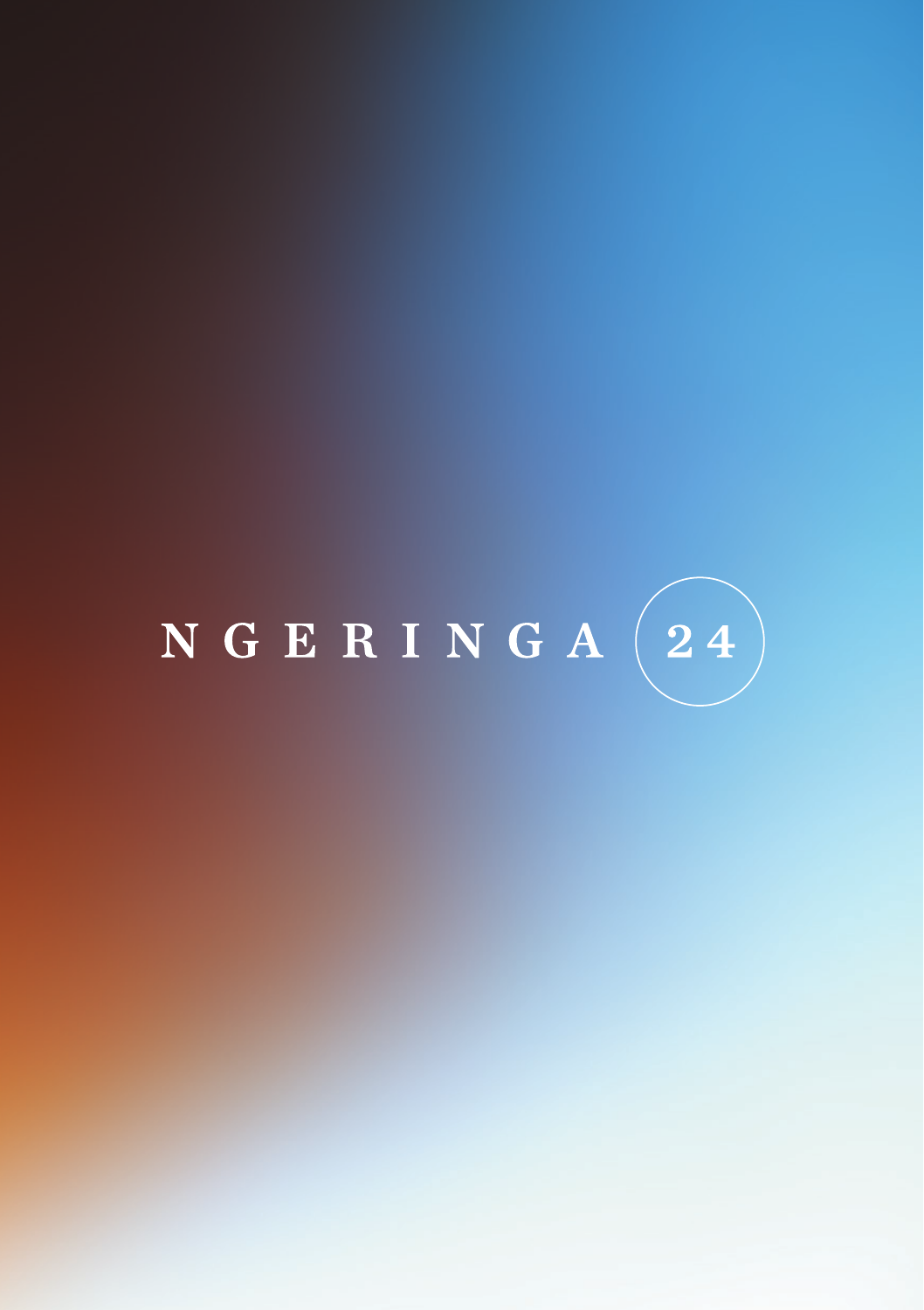| welcome                             |                                                                                                                                                                                                                                                                                                                                                                                                                                                              |
|-------------------------------------|--------------------------------------------------------------------------------------------------------------------------------------------------------------------------------------------------------------------------------------------------------------------------------------------------------------------------------------------------------------------------------------------------------------------------------------------------------------|
| from the curator<br>Genevieve Lacey | Ngeringa's a place where the tissue between outside and inside<br>worlds feels easily permeable.                                                                                                                                                                                                                                                                                                                                                             |
|                                     | It's a place you're keenly aware of the shifting light.                                                                                                                                                                                                                                                                                                                                                                                                      |
|                                     | Being in Ngeringa's landscape made me wonder what it might<br>feel like to trace the moods of a day and a night in music.                                                                                                                                                                                                                                                                                                                                    |
|                                     | What you'll experience this weekend is the collective creation<br>of the group of generous, imaginative people who have gathered<br>around this place and this question. What's emerged is entirely<br>collaborative. The idea of charting light's temperament in<br>sound has encouraged us to think about combining elements in<br>particular ways. It's helped frame our conversations, and given<br>us a kind of emotional architecture for the weekend. |
|                                     | It's the first time many of us have worked together. It's been joyful,<br>stimulating. It's revealed clues to projects we haven't yet begun.<br>It's given us space to open our senses, and ways into our own<br>circadian rhythms through music, poetry and film.                                                                                                                                                                                           |
|                                     | It's extraordinary to be given the gift of a venue for a weekend,<br>with the invitation to programme it, however you like.                                                                                                                                                                                                                                                                                                                                  |
|                                     | We're rapt that you've joined us – thank you for coming.                                                                                                                                                                                                                                                                                                                                                                                                     |

The Ngeringa Cultural Centre has opened the door to a world of new possibilities. It stands proudly on the earth and inspires our imagination to soar. When I'm facing the stage looking out over the land, anything seems possible. *from the founder Ulrike Klein*

> For me Ngeringa 24 takes us into new territory where we place our trust in one outstanding artist and invite them to create something truly unique. By giving them the freedom to collaborate with artists of their choosing, we enter their creative world. For our first Ngeringa 24, I am delighted to have Genevieve Lacey as our curator. She is an extraordinary musician who crosses all boundaries from the ancient to the new, to the unborn which she improvises live!

> I'm sure what we are about to experience will be rich and deeply rewarding, but for me the real joy is not knowing what to expect. What will I learn? What will I hear that I've never heard before? Will I come away with a new and different perspective on music? These are conversations I hope to have with you and the artists over the weekend as we listen, share good wine and local produce and immerse ourselves in nature, music, art and literature.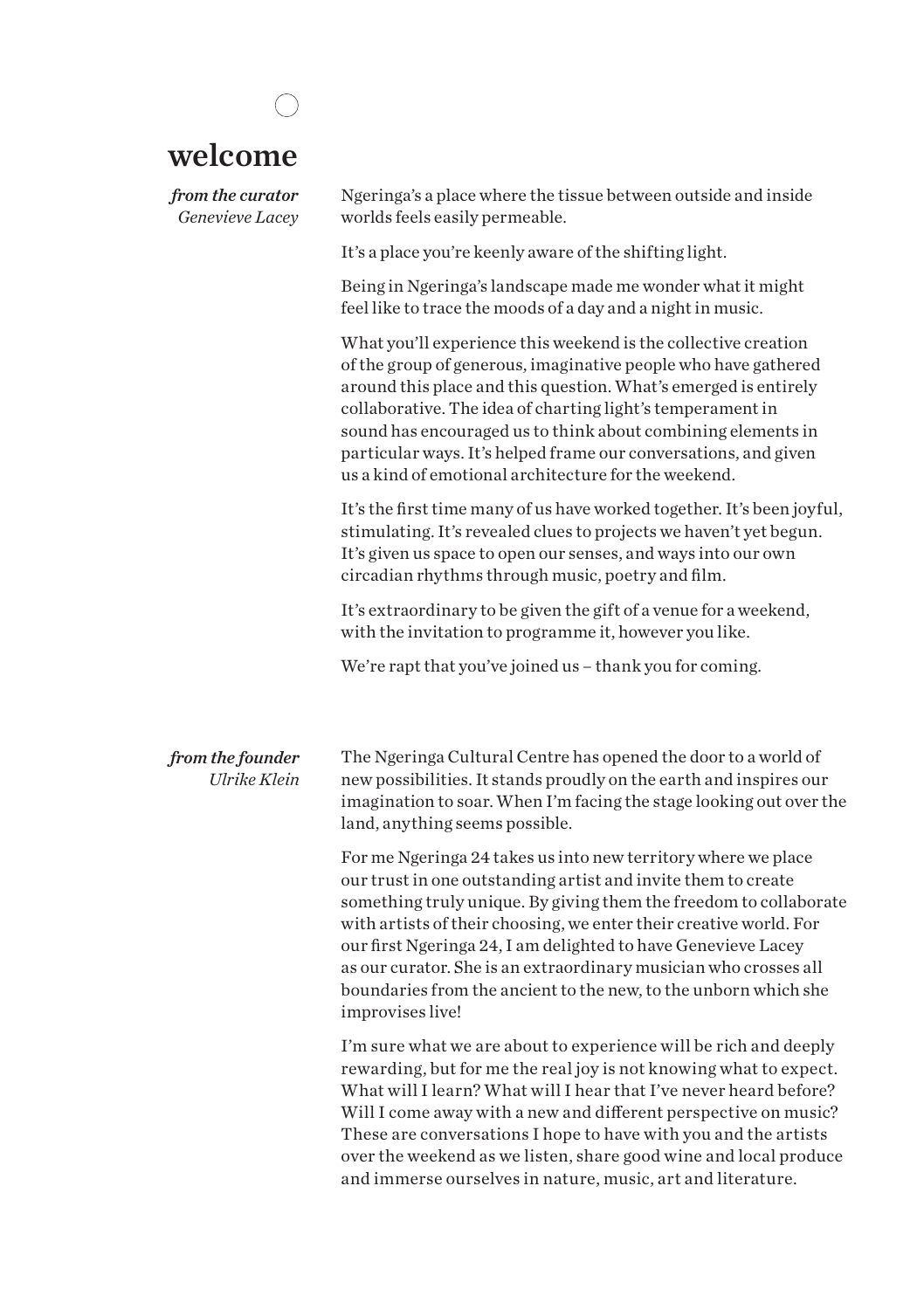### NGERINGA 24

# daytide

*11 am – 12.15 pm*

*Young Adelaide Voices Christie Anderson Conductor & Artistic Director Jamie Cock Piano* Ivan Copley Peramangk Elder *Welcome to Country*

Trad. Torres Strait Island taught by Matthew Doyle *Sesere Eeye*

Sinead O'Connor (b. 1966) arr. Mary Webb *In this Heart Lies for You*

Rupert Lang (b. 1948) *Cantate Domino*

Alexander Tilley (b. 1944) *In Flanders Fields*

Trad. Australian Indigenous arr. Lou Bennett *Inanay* Callie Wood (b. 1981) *Mulloway Run* Trad. Australian arr. Ruth McCall *Waltzing Matilda*

Carl Crossin (b. 1953) *Night Prayer*

Dan Walker (b. 1978*) The Arafura I, II & III*

Paul Jarman (b. 1971) *Towards Infinity*

Trad. German, arr. The Idea of North *My Three-Cornered Hat*

Huddy Leadbelly Ledbetter (1888-1949), arr. Moira Smiley *Silvy*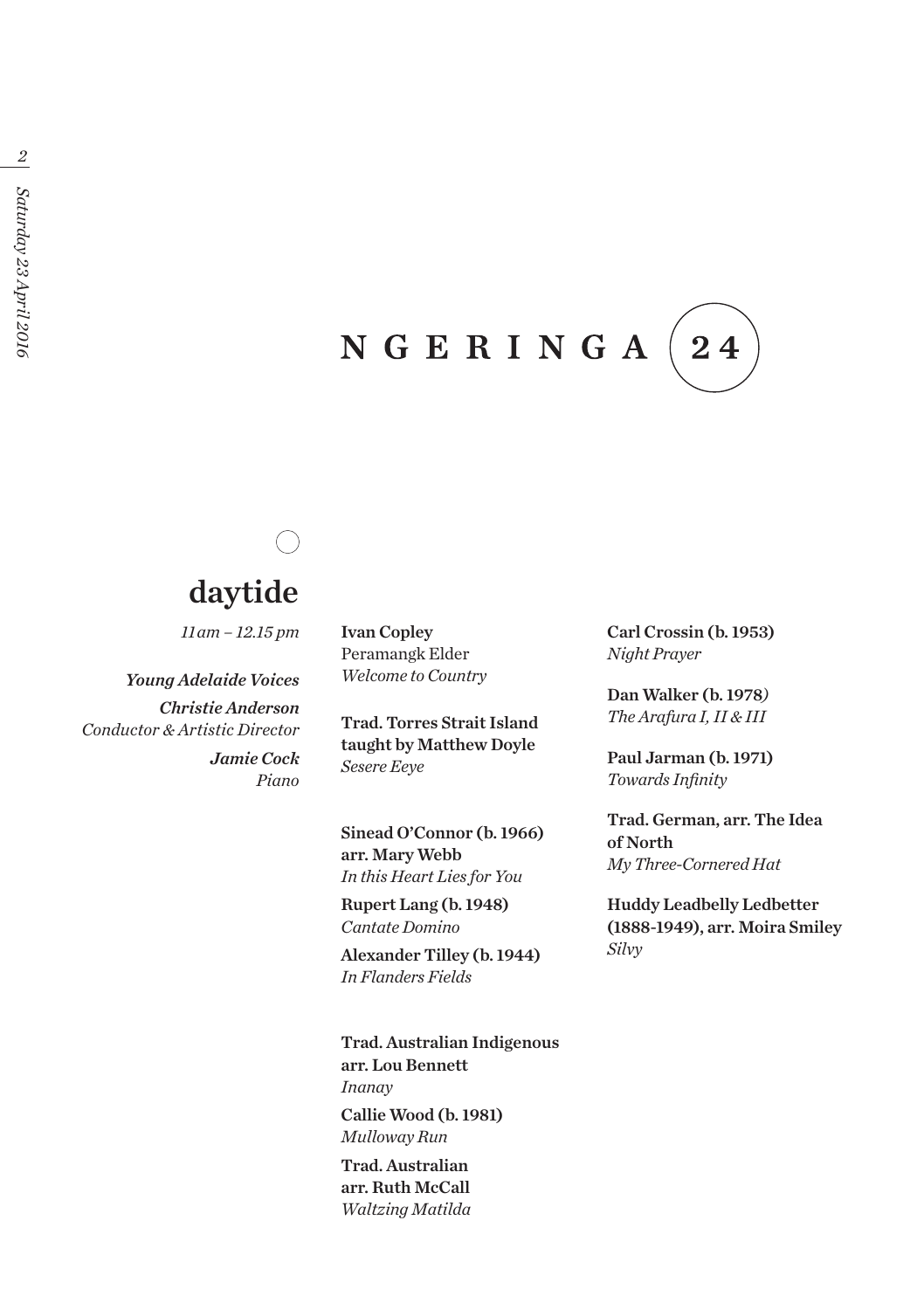### noon

*2 – 3.15 pm*

*Umberto Clerici Cello*

> *Chloe Hooper Writer*

*Genevieve Lacey Recorder*

*Marshall McGuire Baroque and Concert Harps*

> *Karin Schaupp Guitar Phil Slater Trumpet*

*\*Poetry read by Chloe Hooper*

Chen Kehua (b. 1961) from *Hypnosis at High Noon\**

Philip Levine (1928-2015) from *Noon\**

Steve Stelios Adam (b. 1959) *et døgn (one day)* (2006)

Joy Goswani (b. 1954) (trans. Skye Lavin) from *This One Noon\**

Ludovico Einaudi (b. 1955) *Stanze: Calore (heat)* (1990-2)

Joy Goswani (b. 1954) (trans. Skye Lavin) from *This One Noon* (continued)\*

Ludovico Einaudi (b. 1955) *Stanze: Respiro (breathing)*

Agustin Barrios Mangore (1885-1944) *Una limosna por el amor de Dios* 

Reginald Gibbons (b. 1947) from *At Noon\**

Phil Slater (b. 1972) Jim Atkins (b. 1955) *The Maker's Sigh* 

Anne Sexton (1928-1974) from *Noon Walk on the Asylum Lawn\**

Giovanni Sollima (b. 1962) *Alone* (1999)

Emily Dickinson (1830-1866) *Noon – is the Hinge of Day\**

Girolamo Frescobaldi (1583-1643) *Aria detta la Frescobalda* 

Ben Howard (b. 1944) from *Noon\**

J.S. Bach (1685-1750) *Prelude: Cello Suite No. 6 in D major BWV 1012* 

Arvo Pärt (b. 1935) *Pari Intervallo (1976)*

J.S. Bach (1685-1750) *Allemande: Cello Suite No. 6 in D major BWV 1012*

Raymond Farrell (b. 1954) from *No More Noon\**

Phil Slater (b. 1972) Jim Atkins (b. 1955) *Constellation* 

Hildegard von Bingen (1098-1179) *O Viridissima Virga*

Chen Kehua (b. 1961) from *Hypnosis at High Noon\**

Francisco Tàrrega (1852-1909) *Recuerdos de la Alhambra*

Chen Kehua (b. 1961) from *Hypnosis at High Noon*  (continued)\*

Leo Brouwer (b. 1939) *Canción de Cuna – Berceuse*  (c. 1970)



## conversation

*3.30 – 4.15 pm*

Anna Goldsworthy, award winning pianist, writer, lecturer, festival director and Research Fellow at the J.M. Coetzee Centre for Creative Practice will lead a conversation about listening with Genevieve Lacey, Chloe Hooper and Umberto Clerici.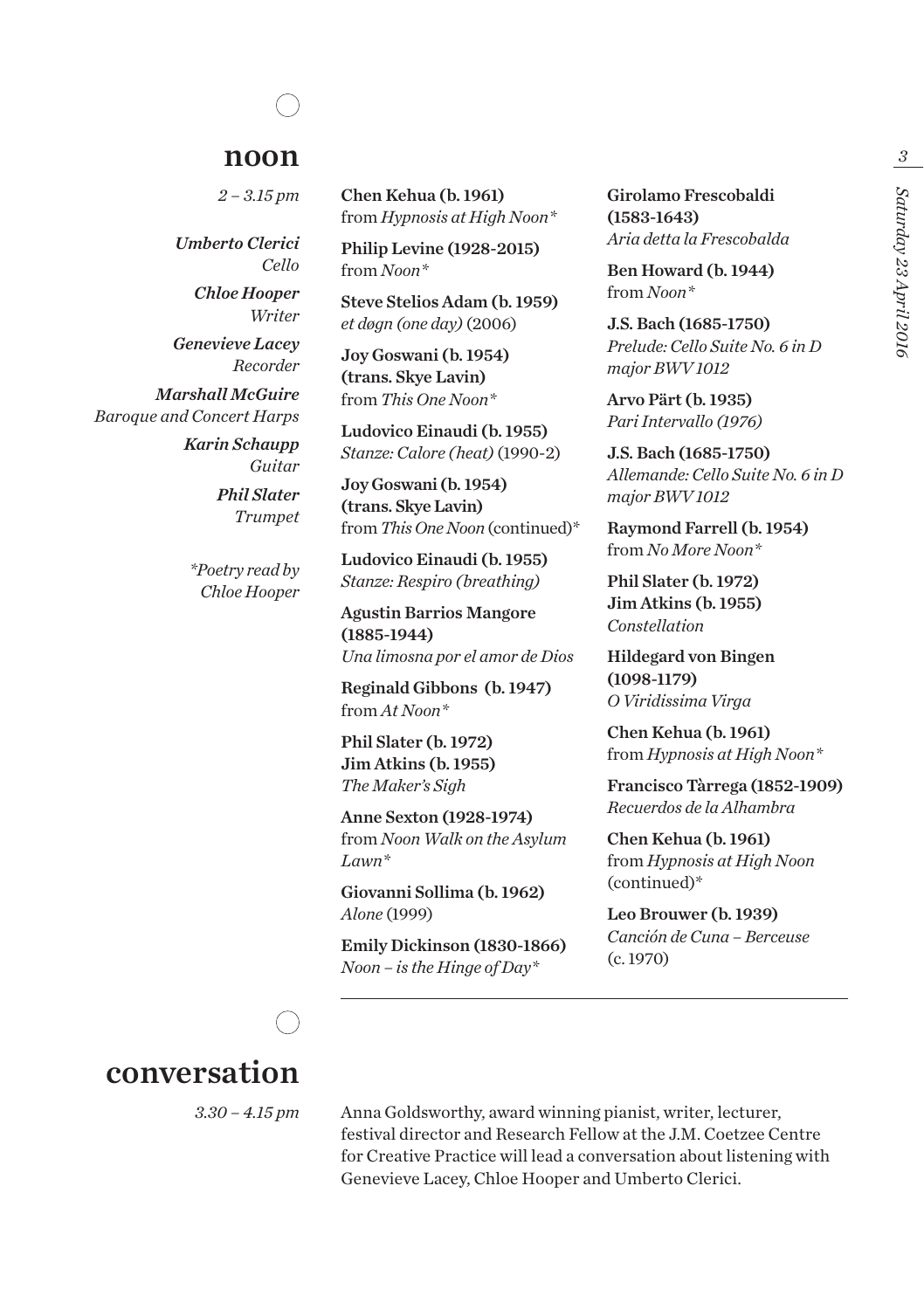# dusk

*5 – 6.15 pm*

*Umberto Clerici Cello*

*Genevieve Lacey Recorder*

*Marshall McGuire Baroque and Concert Harps*

> *Karin Schaupp Guitar Phil Slater Trumpet*

### John Playford (1623-1686)

*(Mr) Isaac's maggot Newcastle Hey ho my honey* from *The Dancing Master* 

Thomas Morley (1557-1602) *Il Lamento* from *Nine Fantasias for Two Instruments* 

Playford/van Eyck (1590-1657) *Excusemoy*

Thomas Morley (1557-1602) *La Sirena* 

John Playford (1623-1686) *Never love thee more Haphazard*

John Banister (1630-1679) *A Division on a Ground* 

Francesco Landini (1325-1397) *Ecco la primavera* 

Jacopo da Bologna (1340-1386) *Io me son uno che per le frasche* with divisions from Anon. 15th century *Faenza Codex*

Andrew Ford (b. 1957) *Birthday of my Life* (2001) from *Learning to Howl*

Hollis Taylor (b. 1951) *Green Lake, Victoria Emily and Jessie Gaps Hall's Creek* from *Butcherbird Suite*  (world premiere)

Peter Sculthorpe (1929-2014) *Koori Dreaming* (2004)

Franz Schubert (1797-1828) *Sonata in A Minor D.821 'Arpeggione' Allegro moderato Adagio Allegretto*

### owl light

*8.45 – 10 pm*

*Genevieve Lacey Recorder Marshall McGuire Harp Phil Slater Trumpet Jim Atkins Sound Design Sera Davies*

*Filmmaker, with images by Sera Davies and Natasha Kramer* Three live, collaborative compositions by Phil Slater, Marshall McGuire, Jim Atkins and Genevieve Lacey, paired with the lyrical visuals of filmmaker Sera Davies. With lighting design by Mark Pennington and Geoff Cobham, this evening charts the journey into night, darkness, sleep.

 *4*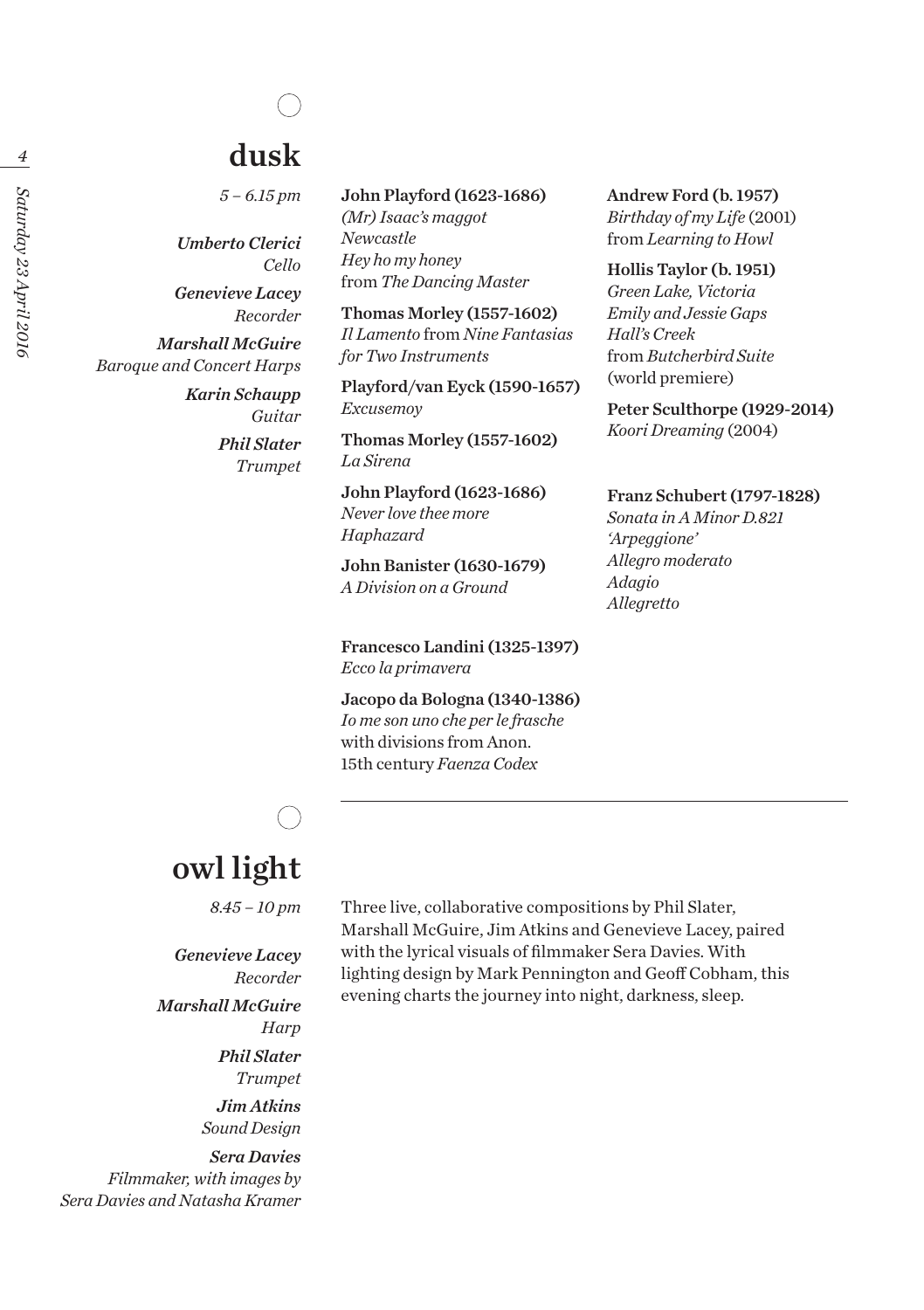# daylight

*11am – 12.15 pm*

*Umberto Clerici Cello*

*Chloe Hooper Writer Genevieve Lacey*

*Recorder Marshall McGuire Baroque and Concert Harps*

*Karin Schaupp Guitar Phil Slater Trumpet Young Adelaide Voices dir. Christie Anderson*

> *\*Poetry read by Chloe Hooper*

### **dayspring**

W. S. Graham (1918-1986) from *Listen. Put on Morning\**

Anonymous 14th century *O Virgo Splendens* from *Libre Vermell de Montserrat*

### **morn**

William Cowper (1731-1800) from *The Winter Morning Walk\**

Alfonso Ferrabosco (1543-1588) *Fantasia No 2* 

Johan Jakob Froberger (1616-1667) *Allemande, Courante, Sarabande, Gigue* 

### **meridian**

Henry Van Dyke (1852-1933) from *Noon Song\**

Domenico Scarlatti (1685-1757) *Sonata K491 – Allegro* 

Pearl Andelson Sherry (1899-1966) *Musical Afternoon\**

Georg Philip Telemann (1681-1767) *Sonata I* from *VI Canonic Sonatas Vivace – Adagio – Allegro*

### **gloaming**

Rainer Maria Rilke (1875-1926) from *Evening\**

Felix Mendelssohn (1809-47) *Scheidend*

Enrique Granados (1867-1916) *Danza Española 'Oriental'*

### **midnight**

Daisy Aldan (1918-2001) from *He has Entered Midnight\**

Astor Piazzolla (1921-1992) *History of the Tango: Café 1930* 

### **witching hour**

Campbell McGrath (b. 1962) from *Nights on Planet Earth\**

Brett Dean (b. 1961) *Miss Genevieve's Nocturne*  (excerpt) (2006/16)

Campbell McGrath (b. 1962) from *Nights on Planet Earth\**

Isang Yun (1917-1995) *Duo for cello and harp* (1984)

### **first blush**

Sasha Dugdale *Dawn Chorus\**

Camille Saint-Saens (1835-1921) *Le Rossignol et la Rose* 

Galway Kinnall (1927-2014) from *Another Night in the Ruins*

Michael Atherton (b. 1950) *Shall We Dream?*  from *The Mahogany Ship*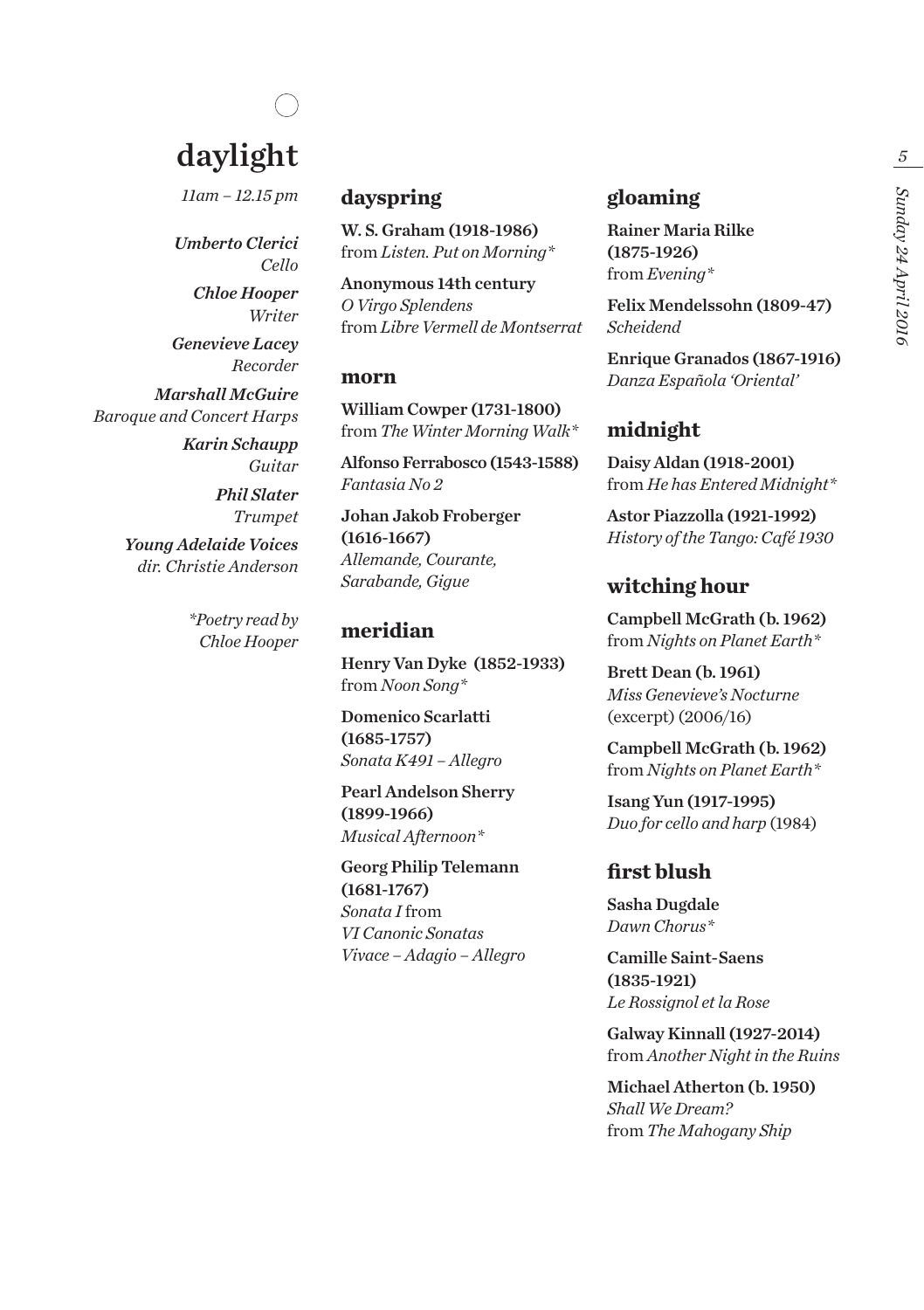*Jim Atkins Sound Design*

Jim Atkins' recent work includes sound design and operation for Victorian Opera's trio of Sondheim musicals (Sunday in the Park with George, Into the Woods, Sweeney Todd) plus productions of The Riders, The Flying Dutchman, Nixon in China, Maria de Buenos Aires and Banquet of Secrets.

Other recent productions: Chroma (The Australian Ballet), Songs From the Middle (Eddie Perfect/ ANAM), Acoustic Life of Sheds, Namatiira (Big hART). en masse (Genevieve Lacey), Pleasure Garden sound installation (Genevieve Lacey/ Jan Bang/ Sydney Festival), Jeff Mills and Derrick May (Melbourne Symphony Orchestra). Future productions include the 2016 Ring Cycle (Opera Australia).

#### *Umberto Clerici Cello*

Umberto Clerici began studying cello when he was five with Antonio Mosca. Later he attended the classes of Mario Brunello, David Geringas and Steven Isserlis. In 2007 he was awarded a Soloist Diploma from Augsburg and Nurnberg University, from the class of Julius Berger.

A prizewinner in many international competitions (including the Janigro Competition in Zagreb and the Rostropovich Competition in Paris), Umberto is the only Italian cellist other than Mario Brunello to have won a prize at the renowned Tchaikovsky Competition in Moscow (2011).

Umberto debuted at the age of 17, playing Haydn's D Major cello concerto in Japan, and from 2002 began a fullyfledged solo career with an array of renowned orchestras, including St. Petersburg Philharmonic, Philharmonia Wien, Brighton Philharmonic, Russian State Orchestra of Moscow, I Pomeriggi Musicali (Milan), Zagreb Philharmonic, ORT-Orchestra della Toscana (Florence), State Orchestras of Istanbul and Ankara,

collaborating with conductors like Alexander Dmitriev, Aldo Ceccato, Christoph Poppen , Lu Jia, Dimitri Sitkovetzki, Barry Wordsworth, Ola Rudner and Lukas-Peter Graf.

Umberto has performed as soloist at some of the most prestigious concert halls including Carnegie Hall, Musik Verein, Shostakovich Hall and Auditorium Parco della Musica. In 2003 he debuted at the Salzburg Festival and in 2012 he performed Tchaikovsky's Rococo Variations with the Orchestra of the Teatro Regio in Turin conducted by Valery Gergiev.

He has recorded the first Saint-Saens cello concerto and pieces for cello and orchestra by Tchaikovsky and Shostakovich.

In 2014 Umberto was appointed as Principal Cello of the Sydney Symphony Orchestra and for four years, he was principal cello at the Teatro Regio in Turin. He is Cello Lecturer at the Sydney Conservatorium and in the summer at the Salzburg Mozarteum University.

 *6*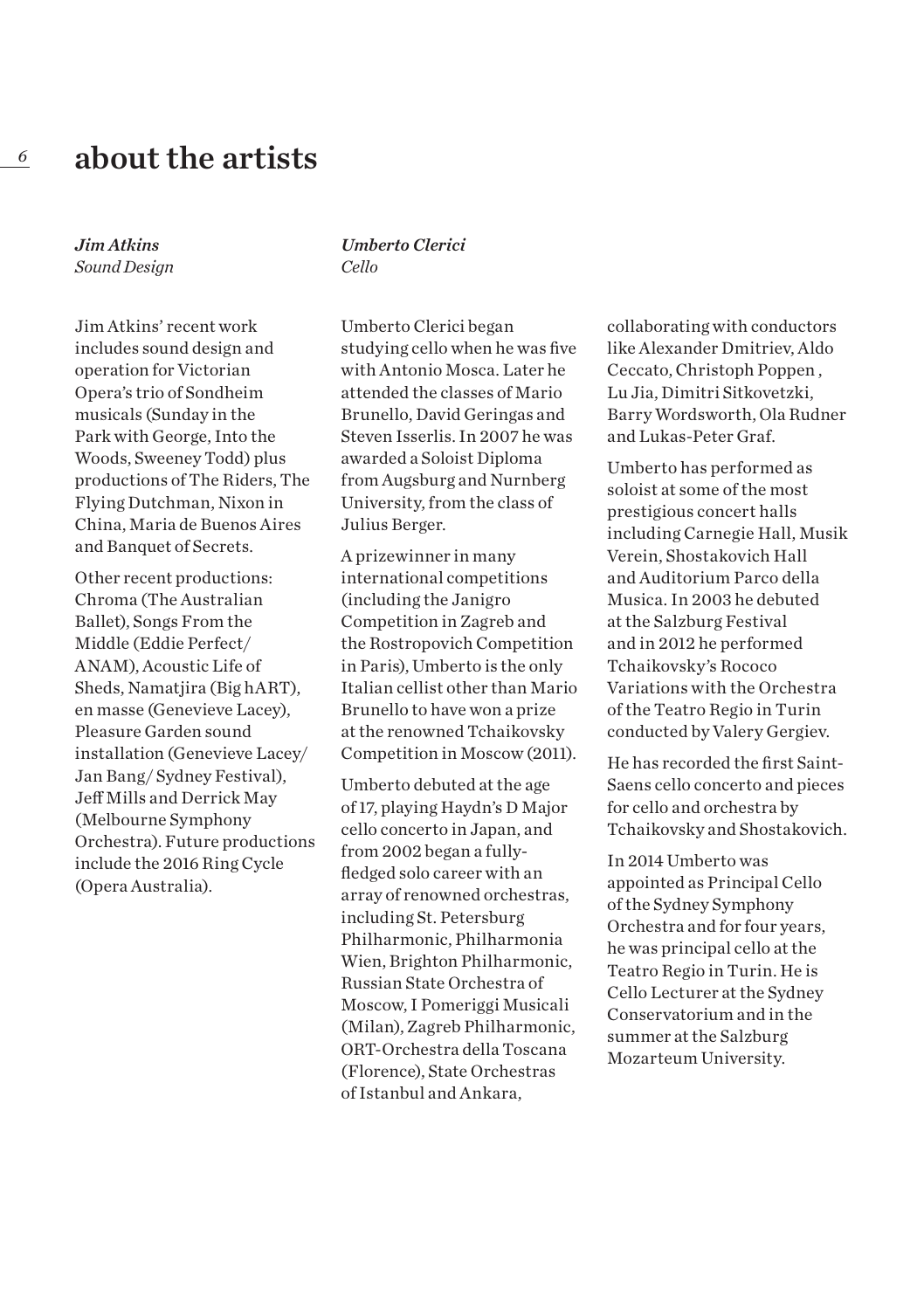For Ngeringa 24, Umberto plays a new cello crafted by renowned luthier Loeiz Honorè in Cremona, 2015 and a cello crafted by G.B. Guadagnini c. 1743, Piacenza, known as the 'Ngeringa'. This cello is currently on loan to Sharon Draper, cellist of the Australian String Quartet. She has kindly made it available to Umberto for this weekend.

*www.umbertoclerici.it/en*

### *Sera Davies Filmmaker, Director and Cinematographer*

Sera is a director, cinematographer, photographer and video artist whose work has been screened nationally and internationally. She has worked on films, documentaries, video installations, music videos and TVCs. She has directed and shot documentaries and short films with some of Australia's hardest-to-reach communities and most prolific arts and social change companies including Big hART Inc, Back to Back Theatre and World Vision. She is passionate about representing people who are under-represented in traditional media.

Over the last 10 years, Sera has worked as a filmmaker in residence on numerous long-term, inter-generational, arts-social change projects, with adult survivors of the stolen generation, refugee and new migrant communities, and indigenous communities. She has worked across Australia, including the North West Coast of Tasmania, Parramatta in Western Sydney, Griffith in NSW, Alice Springs in NT and Roebourne in WA. She is currently directing the Namatjira documentary for Big hART Inc.

*Chloe Hooper Writer*

Chloe Hooper was born in Melbourne in 1973. She was educated at the University of Melbourne and as a Fulbright Scholar at Columbia University, New York. Her first novel, A Child's Book of True Crime (2002), was a New York Times Notable Book and short-listed for the Orange Prize.

She has won various awards, including two Walkleys, for her non-fiction work, most notably for the investigation of police corruption in The Tall Man: Death and Life on Palm Island (2009), and a documentary of the same name, produced in 2011 by SBS. Her latest novel The Engagement was published in 2012.

She lives with her partner and two sons and is currently working on a new book.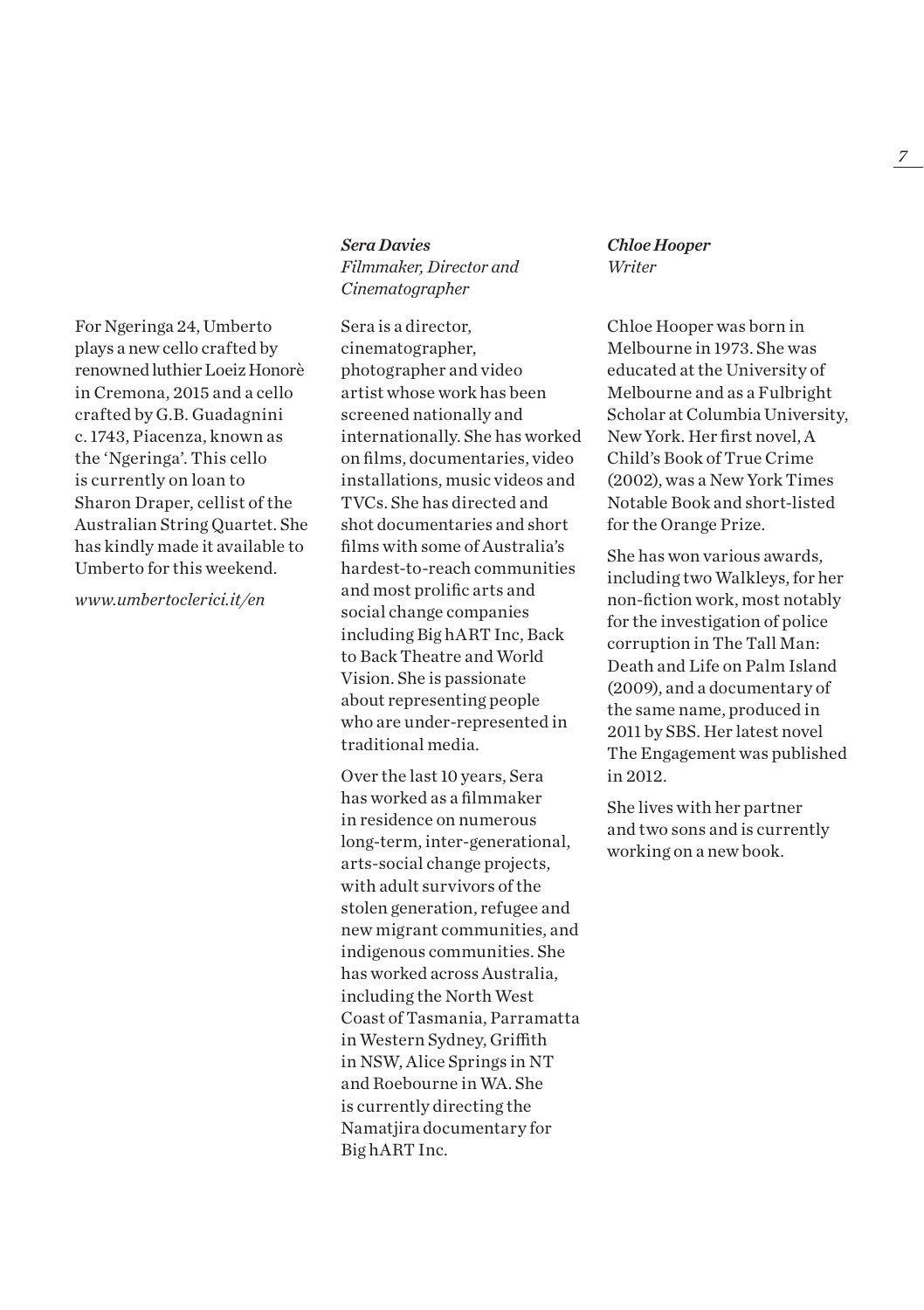#### *Genevieve Lacey Curator and Recorder*

Genevieve Lacey is a recorder virtuoso, serial collaborator and artistic director. Alongside a substantial recording catalogue and a high-profile career as soloist with orchestras and ensembles around the world, she has premiered many works, written especially for her. She has also created a significant body of large-scale collaborative works including Pleasure Garden (Sydney Festival 2016), Life in Music (ABC Radio National 2015), Acoustic Life of Sheds (Big hART, 10 Days on the Island 2015), Conversations with Ghosts (Paul Kelly, James Ledger, Australian National Academy of Music 2012-13), Namatjira (Big hART, Belvoir St, 2010-), and en masse (Melbourne, Adelaide, White Night Festivals, 2010-).

Genevieve's work has won her multiple awards including two ARIAs, a Helpmann award, Australia Council, Freedman and Churchill Fellowships and Outstanding Musician, Melbourne Prize for Music. She holds academic and performance degrees (including a doctorate) in music and English literature from universities in Melbourne, Switzerland and Denmark.

In 2016 Genevieve continues her roles as Artistic Director of Musica Viva's Futuremakers program and professional mentor for the Australian National Academy of Music's Fellowship program. Previously she has been Artistic Director of the Four Winds Festival, curated and presented Words and Music for Wheeler Centre, Melbourne, curated the live music for the Art Music Awards for the Australian Music Centre and APRA, and in 2013, gave the 15th Peggy Glanville-Hicks Address. She is Chair of the Australian Music Centre board.

*www.genevievelacey.com*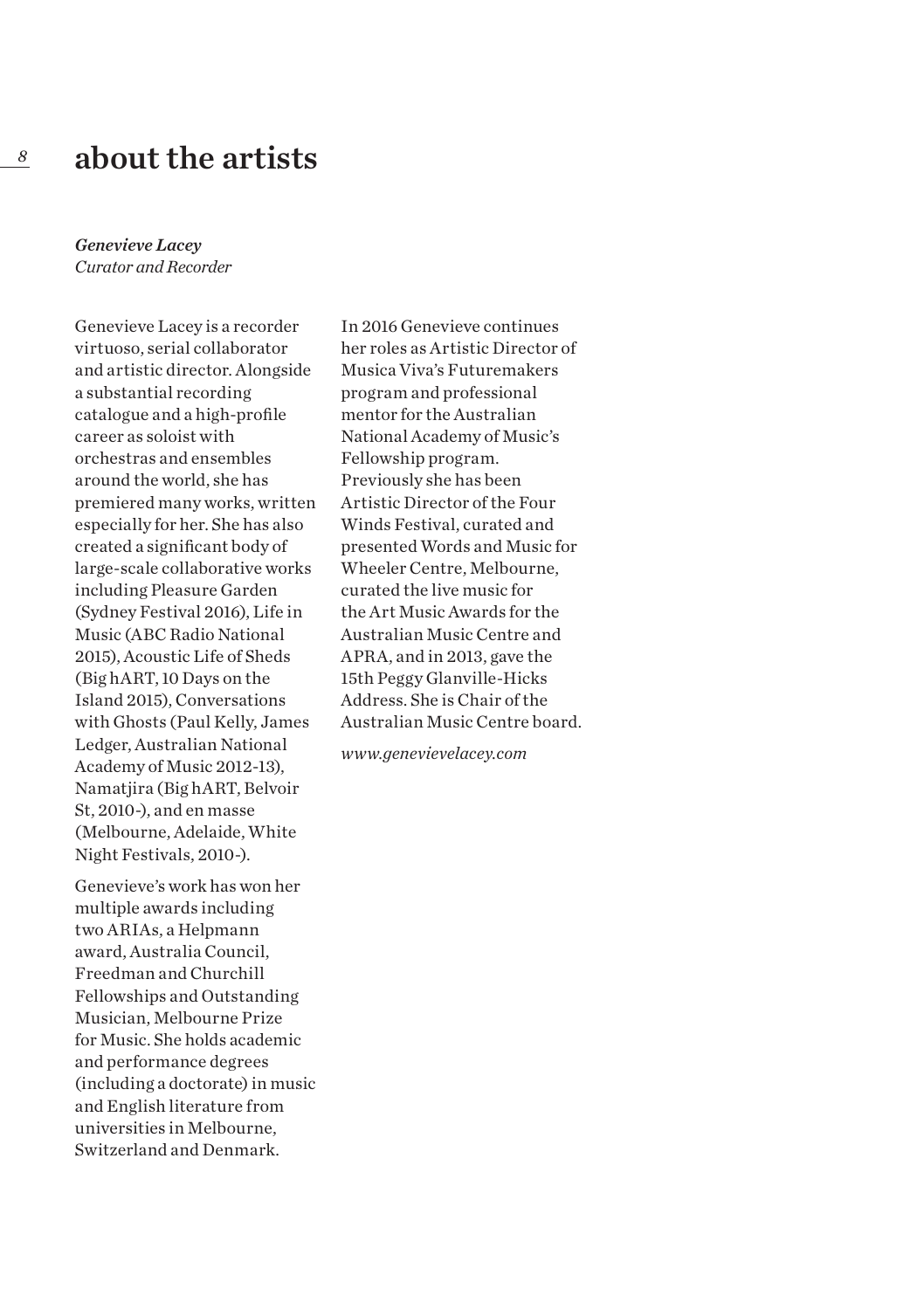#### *Marshall McGuire Harp*

Acclaimed as one of the world's leading harpists in contemporary and baroque repertoire, Marshall McGuire studied at the Victorian College of the Arts, the Paris Conservatoire and the Royal College of Music, London. His London debut recital was presented at the Purcell Room for the Park Lane Group. He has commissioned and premiered more than 100 new works for harp, and has been a member of the ELISION ensemble since 1988.

He has performed as soloist with the Australian Chamber Orchestra, English String Orchestra, Les Talens Lyriques, Australian Brandenburg Orchestra, Melbourne Symphony and the Australia Ensemble and has appeared at international festivals including Aldeburgh, Melbourne, Milan, Geneva, Brighton, Moscow, Vienna, Huddersfield, Huntington and Adelaide. In 2010, he conducted performances of Purcell's Dido & Aeneas for the Macau International Music Festival.

Marshall has received fellowships from the State Library of Victoria, the Churchill Trust, Peggy Glanville-Hicks Trust, and was artist-in-residence at Bundanon in 2003. He has released seven CDs and received three ARIA Award nominations, and in 1997 received the Sounds Australian Award for the Most Distinguished Contribution to the Presentation of Australian Music.

Marshall is founding President of the New Music Network, a member of the Australian Youth Orchestra Artistic Advisory Committee, a trustee of the Hephzibah Tintner Trust and the Peggy Glanville-Hicks House, and was head of artistic planning with the West Australian Symphony Orchestra from 2006-2011.

Performances in 2014 included Adelaide Festival with ELISION, Mozart's Flute and Harp Concerto with the Australian Brandenburg Orchestra in a nationwide tour and a season of performances with Ludovico's Band at the Melbourne Recital Centre.

Marshall is currently Co-Artistic Director of Ludovico's Band and Head of Artistic Planning at the Melbourne Recital Centre.

*www.marshallmcguire.com*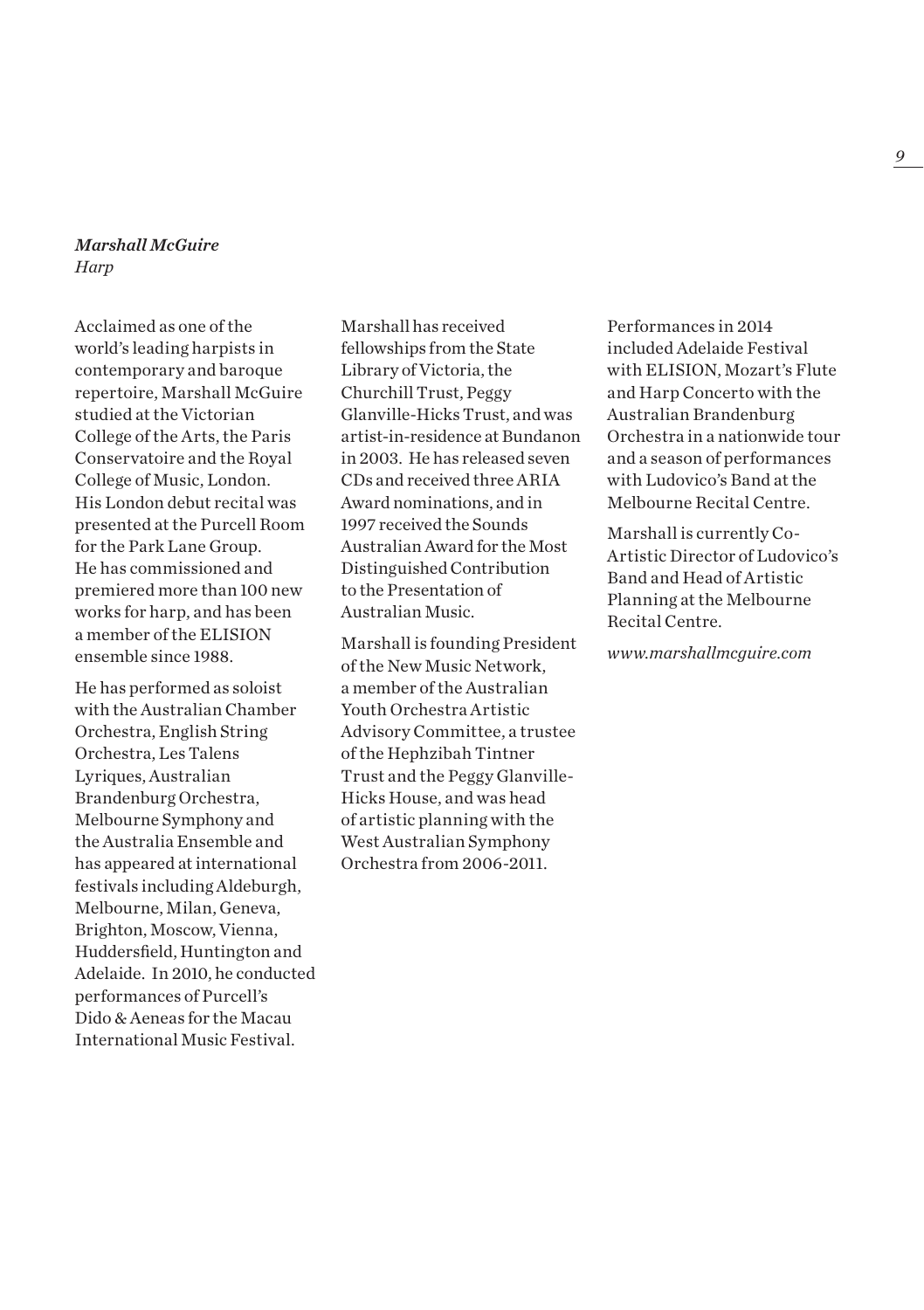#### *Karin Schaupp Guitar*

Karin Schaupp is one of the most outstanding guitarists on the international scene, her playing hailed by the German press as "so perfect, so complete, that it seems like a miracle". While in her teens she won prestigious international prizes in Italy and Spain, and today tours regularly throughout Australia, Europe, Asia and North America performing as a recitalist, soloist and festival guest, and making countless television and radio appearances. Karin's unique stage presence and magical, passionate playing have inspired several composers to write works especially for her.

Karin has released six highly acclaimed solo CDs for Warner Music International and ABC Classics, as well as various award-winning ensemble and orchestral albums. Recent releases include Mosaic (2015) featuring guitar concertos by Australian composers; and Cradle Songs (2010), a collection of exquisite lullabies from around the world, all arranged for solo guitar.

Her collaborations have also led to a number of recordings including three albums with the ARIA award winning ensemble

Saffire, The Australian Guitar Quartet, a duo album with Genevieve Lacey, the ARIA nominated Fandango with Flinders Quartet (2011) and most recently the double ARIA nominated Songs of the Southern Skies (2012) with Australian songstress Katie Noonan.

Performance highlights include some 150 performances of Lotte's Gift written for Karin by David Williamson (including a season at the Edinburgh Festival Fringe), as soloist with the London Philharmonic Orchestra (UK) in London's Royal Festival Hall, performances at the World Expo (Aichi, Japan), Hong Kong Arts Festival, Goodwill Games Opening Ceremony, APEC Summit in Sydney, Australia, and her 2013 International Concert Season tour with Czech guitarist Pavel Steidl for Musica Viva Australia.

Karin is Head of Classical Guitar at the Queensland Conservatorium, Griffith University. She lives in Brisbane with her husband Giac and two young children.

*www.karinschaupp.com*

### *Phil Slater Trumpet*

Phil Slater is a trumpeter and composer based in the Illawarra, NSW, Australia. He is the leader or co-leader of several groups including the Phil Slater Quartet, Band of Five Names, and the Sun Songbook.

He has performed and recorded with a diverse range of artists including Nigel Kennedy, Lou Reed, Sandy Evans, Mike Nock, DIG, Martha Wainwright, Missy Higgins, Vince Jones, Bernie McGann, Archie Roach, Joseph Towadros, Don Burrows, Riley Lee, Synergy Percussion, Pnau, Ensemble Offspring, AustraLysis, David Bridie, Katie Noonan, Daorum, You Am I, Tim Freedman, Bobby Previte, The Sleepy Jackson, Jim Black and The Australian Art Orchestra, as well as performed as a featured artist with Belvoir Street Theatre Company B and The Sydney Theatre Company.

He has also been awarded the 2002 Music Council of Australia Freedman Fellowship, the 2003 National Jazz Award, and was voted 2004 Bell Award for Australian Jazz Musician of the Year. The Phil Slater Quartet was awarded the 2007 Bell Award for Best Contemporary Jazz Ensemble, and the 2007 Limelight Award for Outstanding Achievement in Australian Jazz.

Phil holds the position of Lecturer of Music at the Sydney Conservatorium of Music.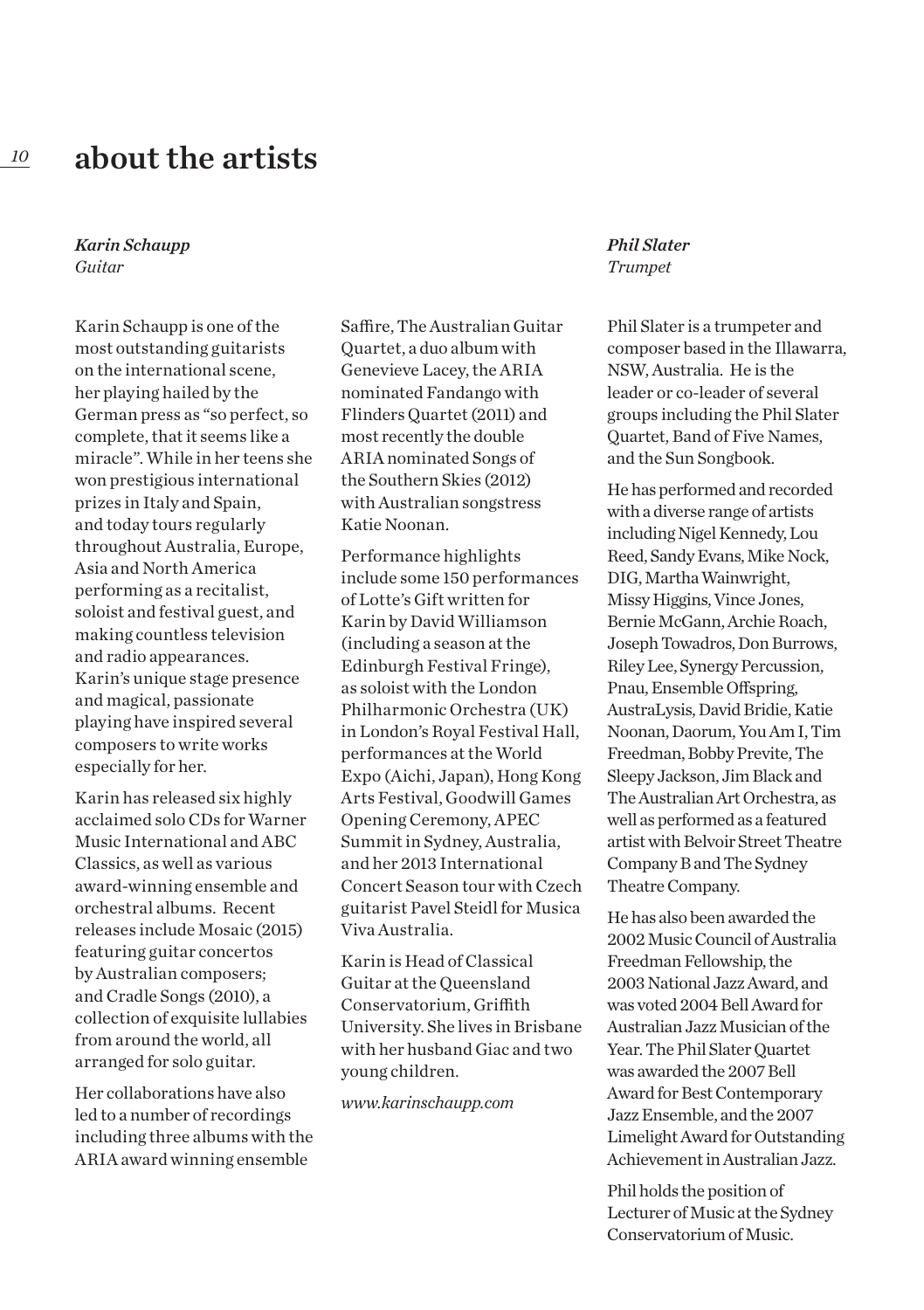Young Adelaide Voices is a unique Choir School based in South Australia, catering for young people aged 5 – 35. This community based, not-forprofit organisation provides a high quality choral education for 6 choirs with a focus on musical excellence, community and friendship. Today's choir is YAV's flagship performing choir.

The choristers have represented Australia in many international festivals and in their international tour to the USA in 2012, Young Adelaide Voices won First Prize in all the Youth Choir sections in the 9th International Golden Gate Youth Choir Festival in San Francisco.

In Adelaide, Young Adelaide Voices has performed and collaborated with the Adelaide International Festival of Arts and the International Fringe Festival, the Adelaide Symphony Orchestra and the State Opera of South Australia, the OZ Asia Festival, the Art Gallery of South Australia's Start Day children's programs. In 2014 members of YAV sang with The Rolling Stones at the Adelaide Oval.

In 2015 YAV sang in the pit with the ASO for the Australian Ballet's season of The Dream, based on Mendelssohn's A Midsummer Night's Dream and performed over 20 shows of The Moon's a Balloon with the Patch Theatre Company. In October 2015 YAV hosted the inaugural WATU Adelaide Youth Choir Festival from 7-10 October, with guest composer and choral clinician Stephen Leek. In 2016 this group will represent Australia in festivals in Austria, Slovakia and Italy.

YAV has a composer in residence program and fully supports the composition of new Australian choral works for youth choirs of all ages.

*www.youngadelaidevoices.asn.au* 

*Young Adelaide Voices Young Adelaide Voices Choristers*

> *Chlöe Dunstan Head Chorister Jamie Cock Piano Eliza Allan Makayla Anderson Sanne Baltussen\* Brianna Bambery April Bell Rhianna Bell Danae Bettison Virginia Blackwell\* Heather Button Clara Chiodi-Reveruzzi\* Zoe Davis Chlöe Dunstan\* Anastasia Ferguson\* Cordelia Ferguson\* Amelia Francis Eleanor Fulton Fenella Hall\* Jordan Hall Charlotte Loipersberger Isobel Martin Caitlin Merlin\* Laura Mohan-Ram Ashley Piper Katarina Schulz Jasmine Vandenbrink Lauren Ward Ruby Washington Jemma Wellens Ruby Wheaton Jessica Williams \*Denotes section leaders*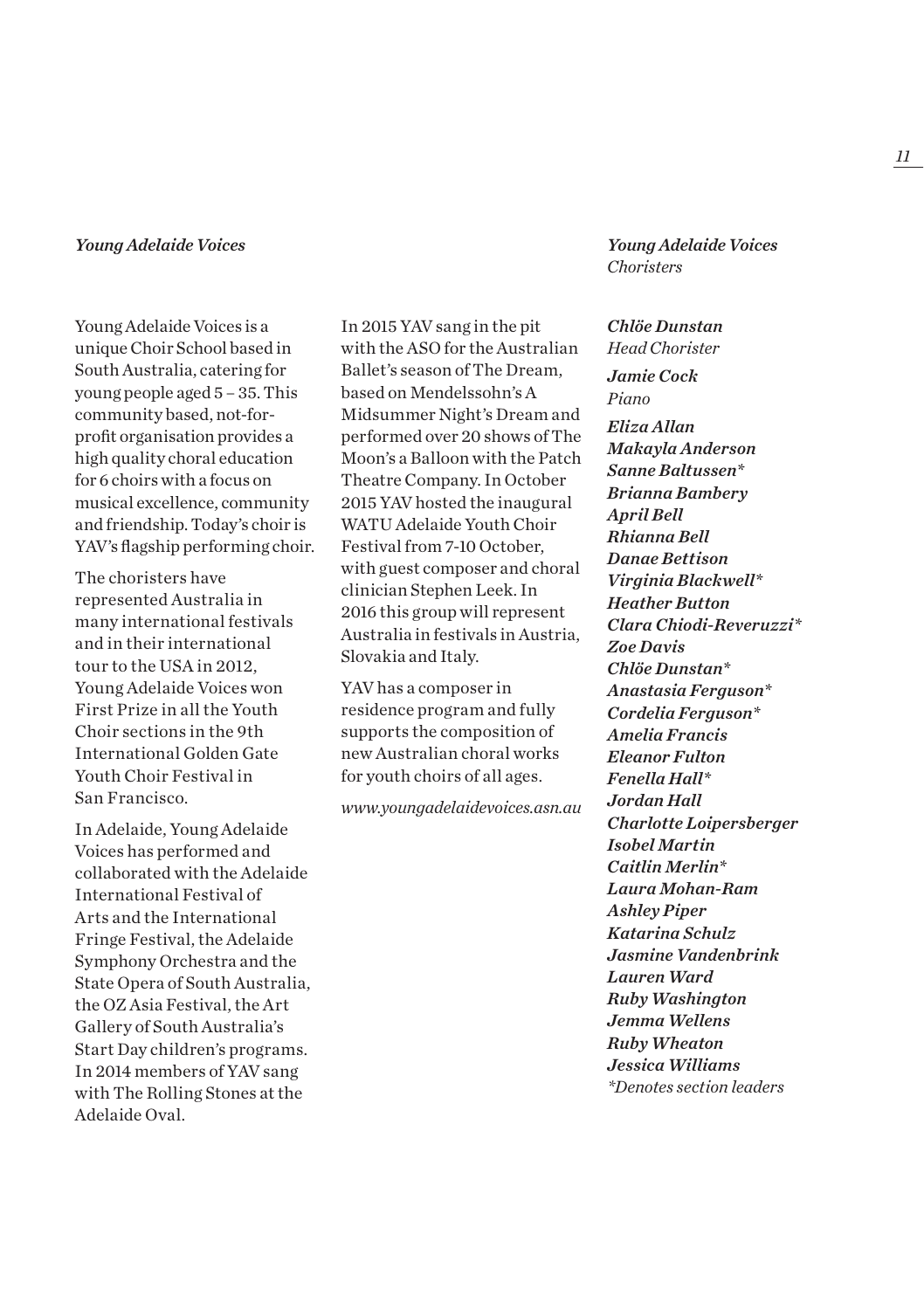### *Christie Anderson Conductor and Artistic Director*

Christie Anderson is a conductor, singer and choral clinician. She became the Artistic Director of Young Adelaide Voices in 2009.

Christie is a founding member of the award-winning EVE vocal trio and is singer and Associate Conductor in the renowned Adelaide Chamber Singers. She has sung in many festivals in Australia and around the world, including Europe, Asia, USA and Canada.

Recent highlights have included arranging the choral music for Patch Theatre Company's The Moon's a Balloon, performing with ACS at the Polyfollia Festival in France and performing all three Philip Glass operas in the Portrait Trilogy with the State Opera of South Australia. Previously Christie spent four years in Norwich, UK directing the early music festival Early Music in Late May and she has conducted both the West Australian and Tasmanian Symphony Orchestras as part of Symphony Australia's Conductor Development program.

Christie is also Artistic Director of WATU Adelaide Youth Choir Festival, which had its inaugural festival in October 2015. In January 2016 she joined the Gondwana National Choral School team in Sydney, co-directing the youth choir Gondwana Voices.

In 2012 Christie took Young Adelaide Voices to the USA, where the choir swept the pool at the 9th International Golden Gate Youth Choir Festival in San Francisco, winning First Prize in all youth choir categories. This year she takes YAV to festivals in Salzburg, Bratislava and Verona.

Christie loves contemporary Australian choral repertoire - much of which is part of YAV's international touring program. In 2011 she developed Young Adelaide Voices' ongoing Composer in Residence program.

*12*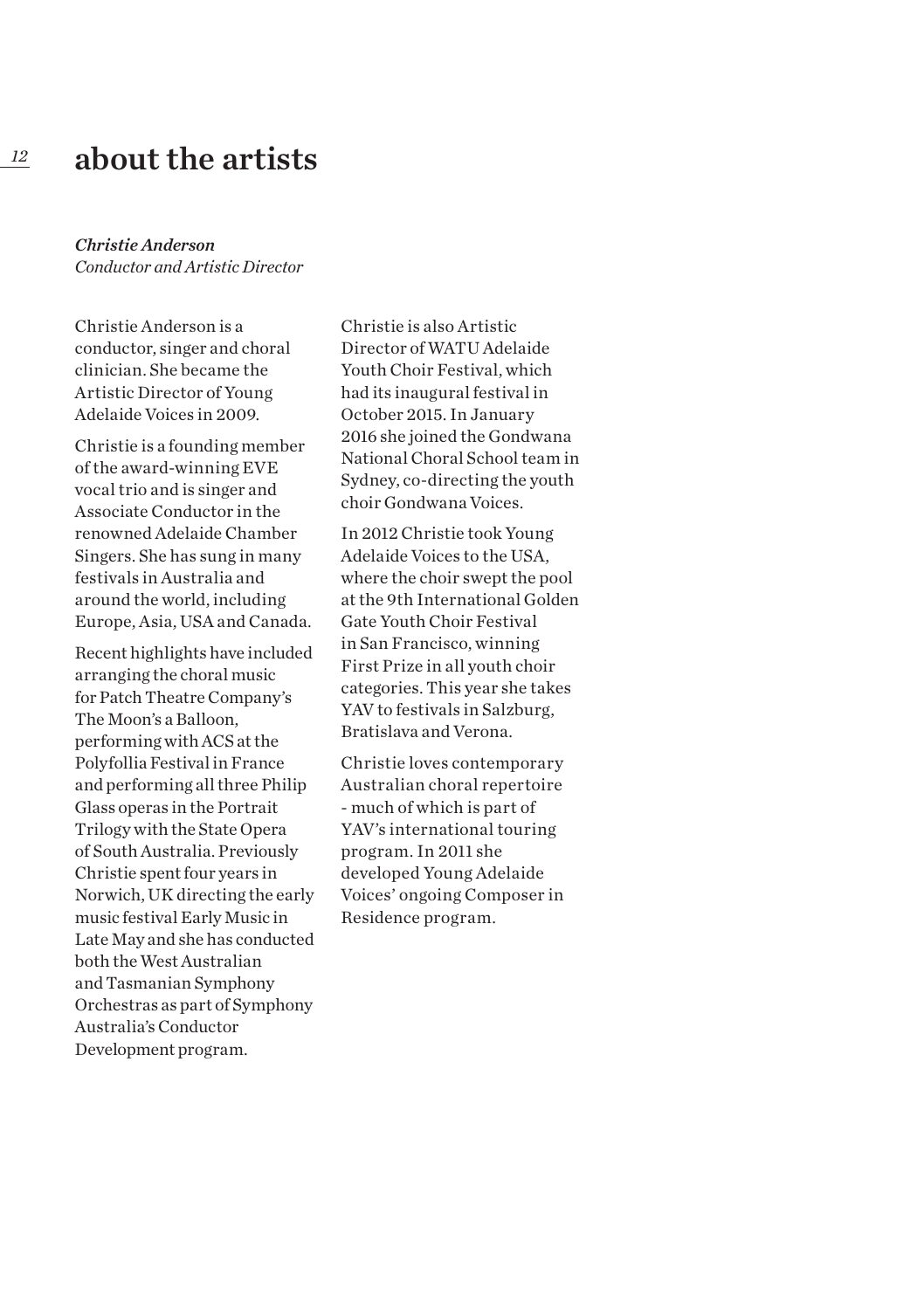## acknowledgements

### Ngeringa 24 is presented by



Ngeringa Arts

The Board of Ngeringa Arts wishes to acknowledge and thank everyone who made this event possible.

*Event Sponsor*

KLEIN FAMILY foundation

*Curator Genevieve Lacey*

*Production Kingsley Schmidtke Stevan Pavlović*

*Recording/Sound Jim Atkins*

*Lighting Mark Pennington Geoff Cobham*

*Dramaturgical Consultant Naomi Edwards*

*Graphic Design Stephen Goddard Alice Higham*

*Administration Alison Beare Emma van Lierop*

*Catering and Hospitality Peter Swiderski Leona Emeny Jo De Araugo Lisa Bird*

*Wine NGERINGA Vineyards*

*Gifts Courtesy of Jurlique*